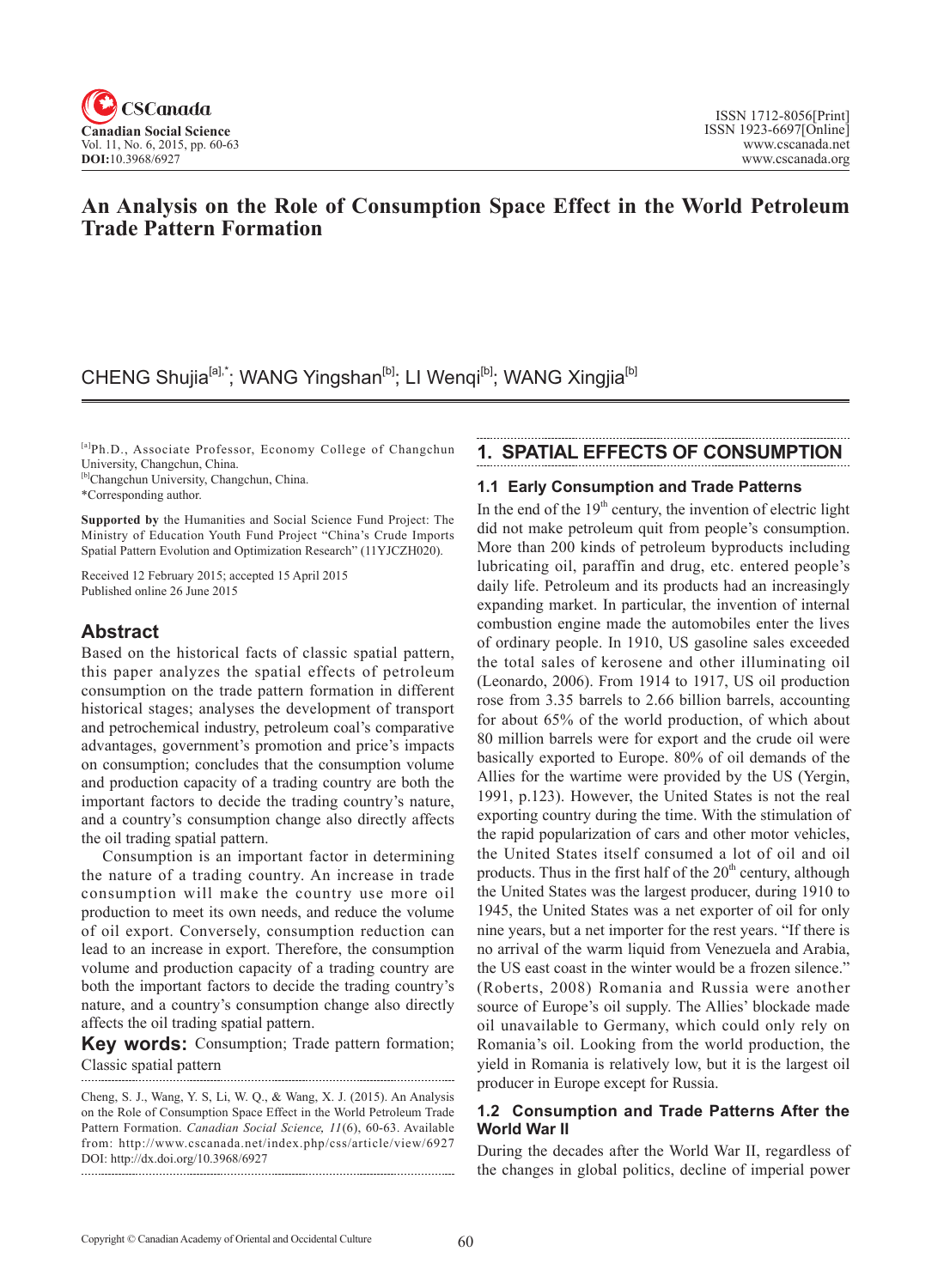and rising national pride, there is a rapid upward straight line throughout the period – oil consumption (Yergin, 2008, p.104).

The United States announced the cancellation of oil rationing in less than 24 hours after the Japanese surrender. Automotive sounds which had been quiet for years reverberated throughout the country immediately. The consumption grew at an unprecedented rate. The oil prices also rose. The rising oil prices spurred oil production, but the consumption growth was surprising, oil shortage was getting worse. In 1948 the US's imported oil and oil products for the first exceeded export, which made US a net oil importer. The United States no longer played a historical role to provide oil to the rest of the world. During the 20 years, US oil consumption increased from 5,773 thousand barrels / day to 17,318 thousand barrels/ day, with an increase of three times. The consumption gap also continued to grow, so although the United States in that time period was the largest oil-producing country in the world, due to the rapid growth in consumption, it became the world's largest oil importer. This is why Paul Roberts holds that the US really dominates the world's energy consumption in consumption. After the war, France, Italy, Britain, Germany and Japan, etc. had a rapid economic growth, which promoted the growth of oil consumption in these countries. Although their amount of consumption was less than the United States, their growing speeds were very fast. From a regional perspective, in 1949, North America was the highest oil consumption region in the world, only the US consumed 5,773 thousand barrels/day. All other countries in the world consumed only 3,567 thousand barrels/day, even Europe with a relatively high consumption was far behind North America.

#### **1.3 Consumption and Trade Patterns After the Second World War Until the Oil Crisis**

After the World War II until the first world oil crisis, the world oil trade pattern has been completely different with the earlier world petroleum trade pattern. In 1965, the post-war economic recovery occurred in European countries, leading to a rapid growth of oil consumption in Europe. The consumption in Europe at this time reached 38% of the total world oil consumption, while the consumption in North America was 40.5% of the total, compared with the third Asia-Pacific region, whose consumption was 10.3% of the world's total oil consumption. From a regional perspective, due to the consumption growth in Europe became the world's largest importing region. In 1966, the consumption gap in Asia Pacific exceeded North America, and Asia Pacific became the second largest importing region next to Europe. However, because of almost no growth of yield but an increase of consumption, Central and South America had a declining oil export. In 1968, the total oil consumption in Europe for the first time exceeded North America, accounting for 39.2%, while the consumption in North America was 38.8% of total at the time. When there was a rapid growth of oil consumption in Europe, oil consumption also rapidly grew in Asia-Pacific region. In 1973, oil consumption in the Asia-Pacific region reached 15.9% of total world oil consumption. Although Africa, Latin America and the Middle East had an absolute growing consumption, the relative total volume was less than 9% of the world total oil consumption.

Overall, from the start of the Marshall Plan to the first oil crisis, namely during the 25 years from 1949 to 1973, global oil consumption increased from 9300 thousand barrels / day to 56,000 thousand barrels / day, with an increase of six times, so this period is also known as "the golden age of oil". Due to the high initial consumption, oil consumption in North America only tripled, while in other countries it grew 11 times, with an average annual growth rate of over 11%, or oil consumption doubled every 6.5 years (Leonardo, 2006, p.73). The expansion of total consumption and uneven regional consumption led to a change in the world oil trade spatial pattern. Contrast to the fast-growing consumption in European countries, despite of a relative declining oil production in Venezuelan, because of Venezuelan's small consumption, it's still a significant exporter. Similar to Venezuela, although the growth rate in the former Soviet Union was less than Iran and Saudi Arabia in the Middle East, it's still an important exporter because of its slow consumption growth.

#### **1.4 Consumption Pattern After the World Oil Crisis**

Despite the growth in oil consumption after the oil shock in the 1970s slowed down, the consumption has steadily increased in the  $20<sup>th</sup>$  century, increasing from 500 thousand barrels/day in 1900 to 10,000 thousand barrels/ day in 1950, and to 75,000 thousand barrels/day in 2000. In the twenty-first century oil consumption has grown rapidly, and in 2008 it has reached 84,450 thousand barrels / day. When oil consumption growth expanded the spatial scale and effect of world oil trade, the spatial pattern of world oil consumption also undergone a significant change. With respect to the first oil crisis, North America once again became the world's first oil consumption region in the late  $20<sup>th</sup>$  century, Asia ranked second, Europe dropped to the third in the world due to a relatively lower oil consumption, followed by the Latin America, Middle East and Africa successively. Owing to the rapid development of the Asian economy, until 2008, the Asia-Pacific region has become the world's largest oil consumption region, followed by North America, and the third rank of Europe.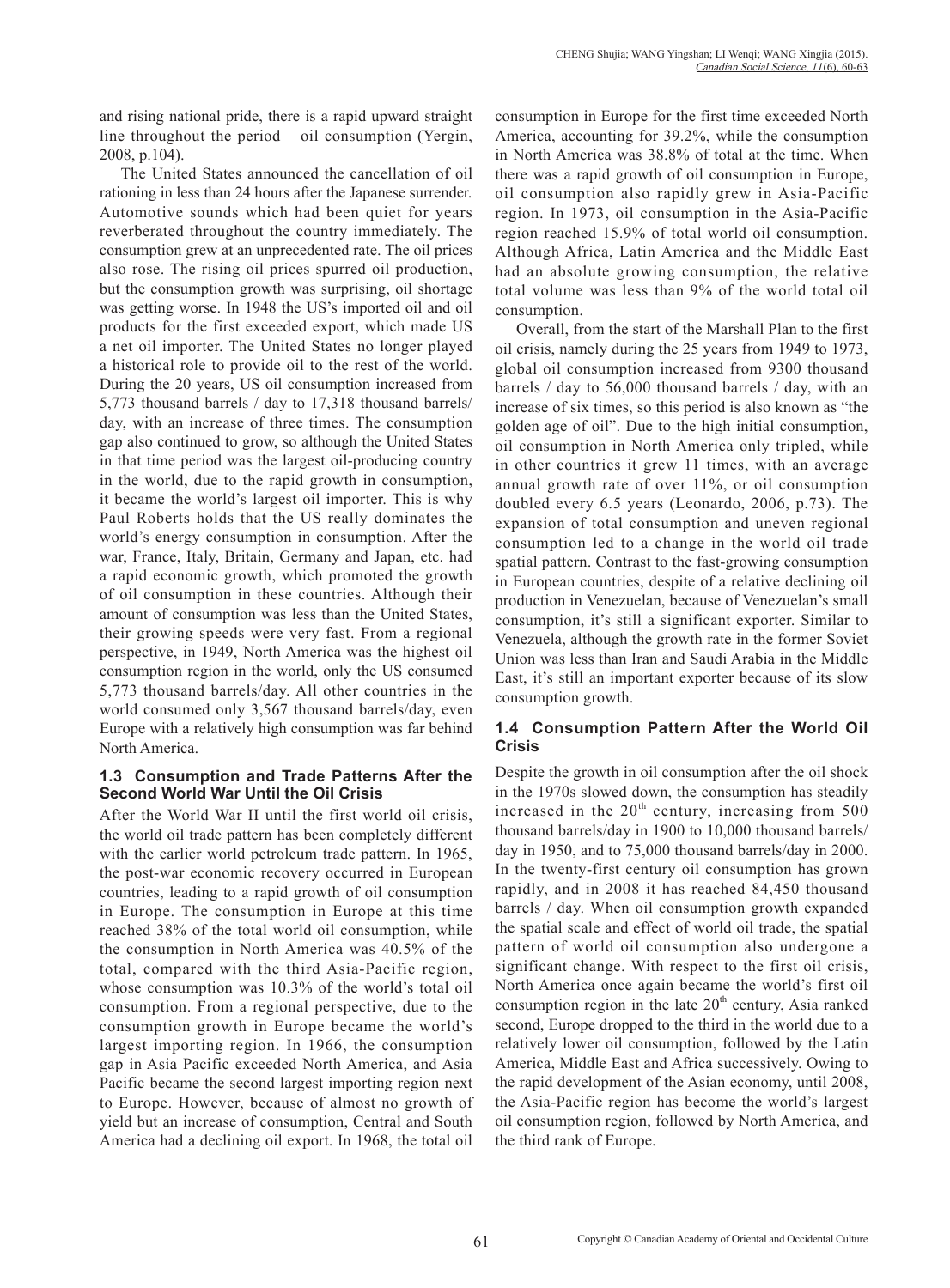# **2. MAIN FACTORS AFFECTING CONSUMPTION**

#### **2.1 Development of Transport and Petrochemical Industry**

When oil was known as the "blood" of modern industry to firstly enter people's lives, it was just a cheap and easy-using lighting material. In 1846, Canadian geologist Dr. Abraham Gesner extracted kerosene from coal, and applied patent for this product which could be used for "lighting or other purposes" in 1954. Because it was cheaper than any other lighting materials, safe and easy to use, it has been promoted in western Pennsylvania and New York City (Giddens, 2010, p.1). In 1857 American Michael Dietz invented the kerosene lamp. This seemingly humble invention eventually made whale oil completely gets out of the lighting market, hence human entered the era of petroleum lighting. The invention of kerosene seems to have little relation to the petroleum industry, but the time proves that petroleum is the best raw material to extract kerosene. People's demands for lighting have become the driving force of the modern oil industry growth in a very long period. Therefore, some people hold that 1846 marks the beginning of the modern history of oil industry.

Led by the two big auto companies of GM and Ford, in 1927 US automobile production accounted for 80% of world automobile production, and in 1929 78% of the world's automobiles concentrated in the US. The United States therefore entered the age of automobile, with an ownership of 20 cars / per 100 people. At the time car ownership in Europe was 2.5 cars / per 100 people, and only 0.14 cars / per 100 people in Japan. In the late 1920s, registered vehicles in the US increased to 23.1 million, and every vehicle ran further year after year. In 1919, the average mileage of the vehicles was 4,500 miles, and 1929 it reached 7,500 miles. Additionally, every vehicle was gasoline-powered. In the US, the impact of this automobile revolution is larger than any other places in the world. Needless to say, the United States is the largest consumer of gasoline. The basic direction of the changes in the oil industry is equally dramatic. In 1919, the daily US demand for oil was 1,030 thousand barrels, in 1929 it reached 2,580 thousand barrels, which were 2.5 times that of 1919. Oil proportion in the entire energy consumption in this period increased from 10% to 25%, with the fastest growth in gasoline which was 4 times of before. In 1929 gasoline and fuel oil together accounted for 85% of total oil consumption. In contrast, the production and consumption of kerosene were not worth a mention. "New light" has given way to the "new fuel."

As the automobile industry developed, internal combustion engine began to be used for ships and naval vessels. As a fuel for the navy, oil has incomparable advantages compared to coal. The same quality oil has

50% further sailing distance than that of coal, is more easily stored and transported, and can reduce spatial occupancy and labor consumption. Because of this, Churchill began to lobby the Royal Navy in 1911 to use oil instead of coal to maintain the marine superiority and suppress the rise of German Navy. Churchill succeeded in 1913. The World War I deepened people's understanding of oil. During the war, petroleum, gasoline and diesel oils were the main fuels of aircrafts, cars and warships. Before the World War I, the French oil import was 0.4 million tons, but in 1918 France had to import one million tons of oils per year (Stern, 2010). The American Petroleum undoubtedly became an indispensable part of the war in Europe.





After the 1950s, Europe began the scale production of small and medium sized people's cars. German Volkswagen's "Beetle", French Renault's "4CV", Italian's "Fiat 500", "Fiat 500", British Motor Corporation's "mini" have appeared. Vehicle production in Europe soared from merely over 1 million in 1950 to 11 million in 1972. Similarly, the Japanese auto industry which was in its infancy at the end of World War II also developed rapidly. It exceeded Germany to become the world's second largest automobile manufacturer in 1972, and had a staggering output of 4.5 million automobiles in 1973, while in 1960, its yield was only 165,000 (Jean-Pierre & Chanaron et al., 1982). The development of automobile industry in Europe and Japan promoted the growth of world oil consumption, and also made the world's oil consumption regional structure undergo fundamental changes. France, Italy, Britain, Germany and Japan have become the important importing countries in the world. Meanwhile, in order to increase car production, equipment and packaging materials, directly or indirectly to meet consumer demands, factories had to increase their supplies and increasingly used oil as the fuel. Meanwhile, the petrochemical industry turned oil and gas into plastic. Large quantities of chemical plastic in various forms began to replace traditional materials. Consumptions were further increased. Adequate oil supply further promoted the development of automobile industry, and the development of automobiles increased oil consumption, so the development of automobile and related petrochemical industries formed a positive feedback to oil supply and promote each other.